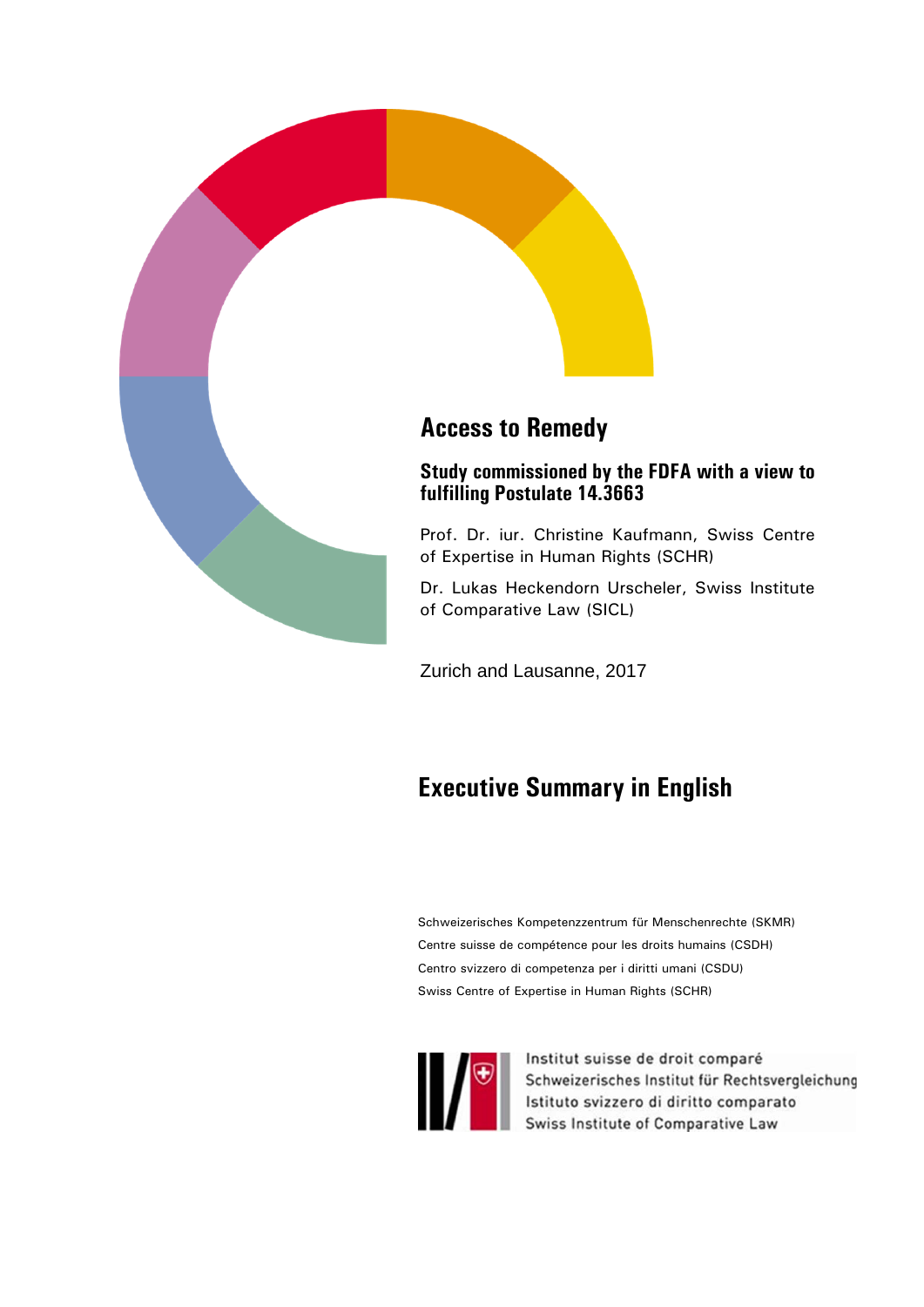# **LIST OF AUTHORS**

*Prof. Dr. Christine Kaufmann*  Swiss Centre of Expertise in Human Rights (SCHR)

*Dr. Lukas Heckendorn Urscheler*  Swiss Institute of Comparative Law (SICL)

*MLaw Fabienne Bretscher*  Swiss Centre of Expertise in Human Rights (SCHR)

*Dr. Christoph Good*  Swiss Centre of Expertise in Human Rights (SCHR)

*MLaw Laura Marschner*  Swiss Centre of Expertise in Human Rights (SCHR)

*Dr. Gabriela Medici*  Swiss Centre of Expertise in Human Rights (SCHR)

*MLaw Fanny Pulver*  Swiss Centre of Expertise in Human Rights (SCHR)

*MLaw Gabriela Schwarz*  Swiss Centre of Expertise in Human Rights (SCHR)

*John Curran, LLM*  Swiss Institute of Comparative Law (SICL)

*Karen T. Druckman, LLM*  Swiss Institute of Comparative Law (SICL)

*Dr. Johanna Fournier, LLM*  Swiss Institute of Comparative Law (SICL)

*Dr. Ilaria Pretelli*  Swiss Institute of Comparative Law (SICL)

*Carole Viennet*  Swiss Institute of Comparative Law (SICL)

*Henrik Westermark, LLM*  Swiss Institute of Comparative Law (SICL)

The views expressed in this study are those of the authors and only the Swiss Centre of Expertise in Human Rights and the Swiss Institute of Comparative Law can be held responsible.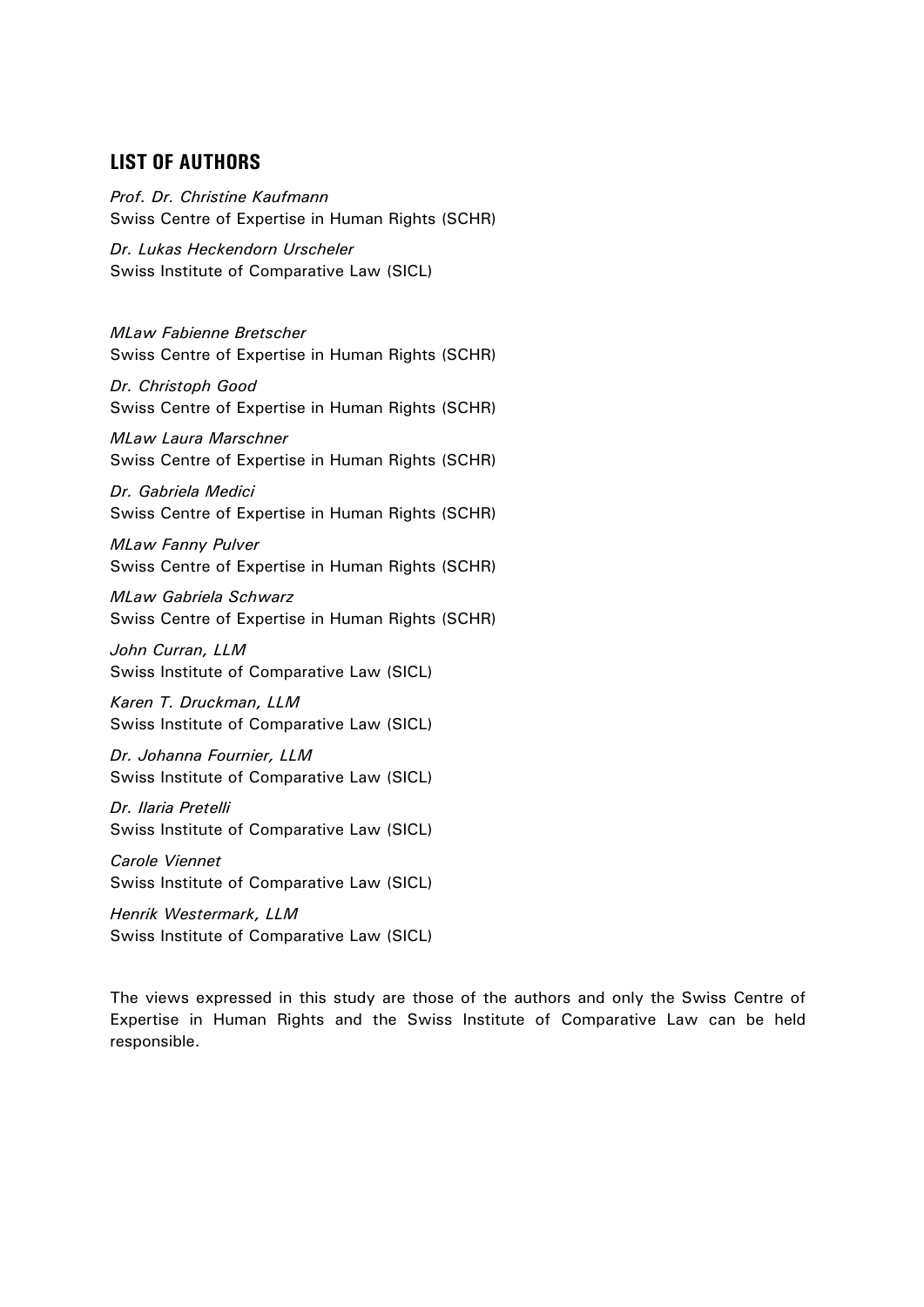INTRODUCTION

[1] The third pillar of the United Nations Guiding Principles on Business and Human Rights (UNGP) is the call for states to ensure that individuals who are the victims of abuse by companies have paths available to them to obtain redress for the violation of their human rights. The availability of redress for abuse is an integral part of the state's duty to protect individuals from violations of their human rights. As Art. 25, the "foundational principle" of the "Access to Remedies" part of the UNGP, states:

*"25. As part of their duty to protect against business-related human rights abuse, States must take appropriate steps to ensure, through judicial, administrative, legislative or other appropriate means, that when such abuses occur within their territory and/or jurisdiction those affected have access to effective remedy."*

[2] With a focus on the need to offer practical, effective remedies to victims, the subsequent articles of Part III of the UNGP provide that ensuring victims' "access to remedies" may include not only judicial/legal processes and non-judicial state-based practices or procedures, but also nongovernmental grievance mechanisms. Thus, in addition to states' actions and measures to improve access to remedies, the UNGP emphasize the importance of having multi-stakeholder initiatives or industry-led processes for remediation as well as redress mechanisms at the level of the business enterprise itself.

[3] Following the wishes expressed by the Swiss ministry of foreign affairs, this report focuses on state-based mechanisms, examining both judicial and non-judicial remedies. Enterprise-level operational mechanisms are not within the scope of the study as commissioned.

[4] In the report, the current status of the availability of judicial and non-judicial remedies in Switzerland for victims of human rights violations caused by an enterprise abroad is set forth first. Then follow comparative analyses of access to judicial remedies (Part III) and to non-judicial remedies (Part IV) in other States. The way in which the judicial and non-judicial remedies interact is then set out (Part V) before a statement on the international trends and recommendations for Switzerland (Part VI). The annexes contain detailed accounts of criminal, private international, tort, procedural, and corporate law, as well as the collective redress possibilities for victims' access to justice in Germany, France, Denmark, the UK and the U.S.

# I. JUDICIAL REMEDIES

[5] Judicial remedies for human rights victims may arise from civil liability of companies and/or their managers or from individual or enterprise-based criminal liability. The extent to which an individual harmed by a foreign company's actions can access the courts of the company's home state varies within and between civil and criminal law. The variations are not only in the substantive law, but also in the procedural rules that permit or deny victims' standing.

## 1. Criminal Law

[6] Except for Germany, the legal systems studied all provide for the possibility of prosecuting companies. Thus, the company itself  $-$  as well as or instead of  $-$  the actual perpetrator, the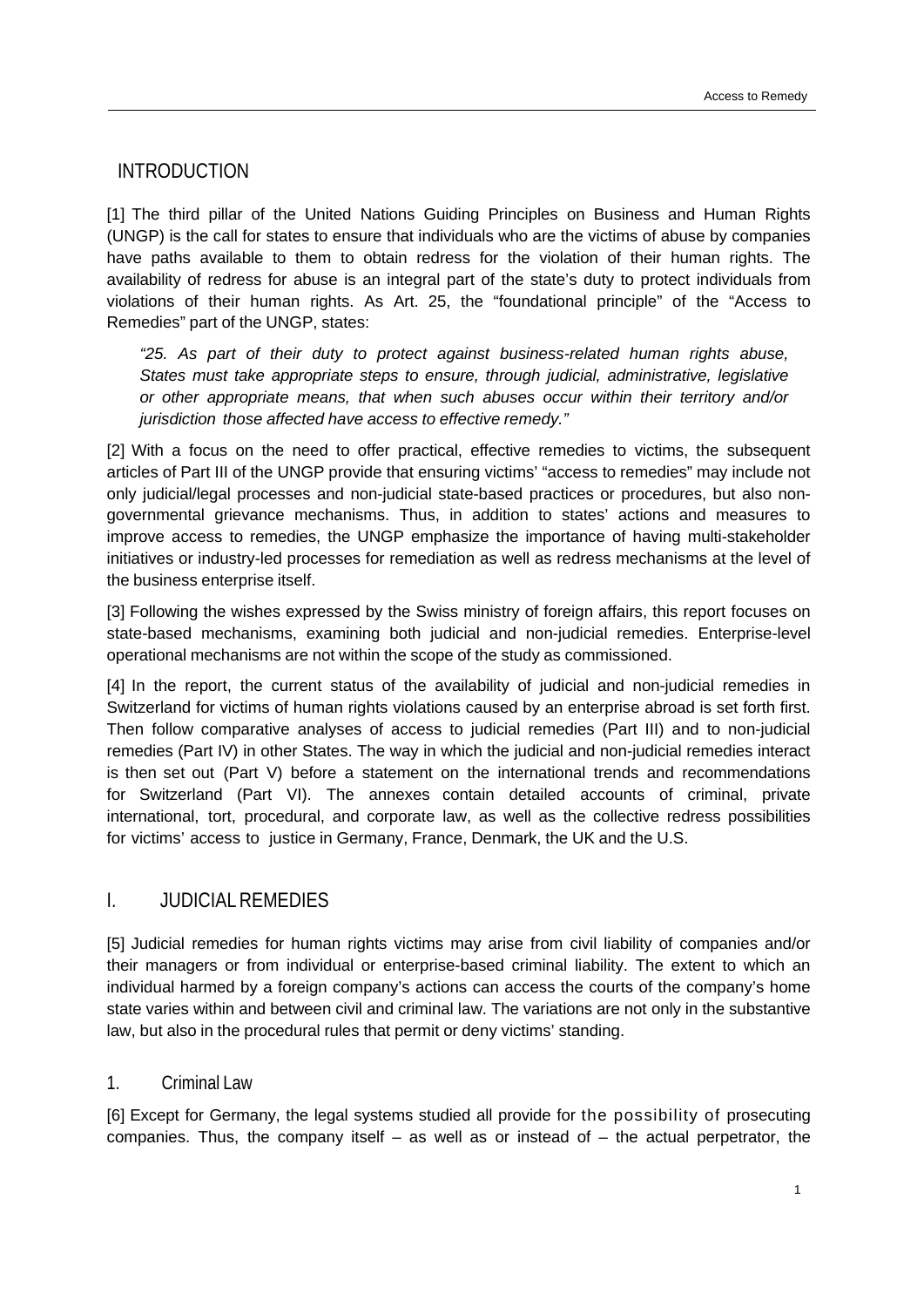officer responsible for the conduct, or possibly the managers of a company may face criminal sanctions.

[7] Despite the openness to corporate criminal liability, in general, of the jurisdictions studied in this report, the report indicates that the degree to which a victim of a human rights violation will have access to remedies is currently low. This is due to: (1) the lack of statutory criminalization of company-inflicted human right abuses combined with (2) the jurisdictional limitations on courts faced with claims of human rights injuries sustained abroad at the hands of a foreign company. In addition, the often required *dual criminality* (the action must constitute a crime in both jurisdictions) limits the scope of possible prosecutions to violations which take place in a jurisdiction that recognizes potential criminal liability of corporations. However, where criminal liability in such cases exists, victims in several jurisdictions generally do have some rights to participate in the proceedings and to claim compensation.

[8] To access criminal law remedies, a victim must first ensure that the injury sustained was caused by an act or omission that falls within the provisions of criminal law in the court's jurisdiction. At present none of the jurisdictions studied recognize a specific crime of corporate abuse of human rights. Abuses, for example, resulting in physical injury or death, however, can be reported to police for prosecution under general statutes.

[9] Whether the court will consider a criminal accusation depends on both the domestic legal system's general attitude toward corporate criminal liability and the connections of the action and injury to the court's seat. In the systems examined in this report, most civil law countries generally recognize jurisdiction on the basis of active (nationality of the accused) and passive (nationality of the victim) personality for a relatively large number of relatively serious offences. The common law systems are more restrictive, recognizing prosecutorial jurisdiction for extraterritorial acts only when a national is accused of having committed particular types of crimes. Universal jurisdiction is granted for a small number of particularly serious criminal offences in all of the systems studied except the United States.

[10] The most frequent criminal law sanction faced by a convicted corporate defendant is the imposition of a fine. The amount may be fixed or limited by statute. In a number of jurisdictions, the court may also order compensation payments to be made to the victim. Further penalties to sanction the guilty corporation are found in the criminal law of France, the Netherlands, the United Kingdom and the United States, where measures range from probationary periods or bars on public procurement tendering and other commercial activities to dissolution of the company.

[11] Most jurisdictions provide for the right of victims to be involved in some way in the criminal process. The level of participation varies widely, with France, Germany, and the Netherlands even permitting victims to pose questions to the court and to request evidence. In these jurisdictions as well as in Denmark, victims also have a right to a lawyer, while in the common law jurisdictions reviewed, a Victim's Bill of Rights explicitly gives victims a right to be protected from the accused.

## 2. Civil Law

[12] Civil law remedies in the jurisdictions studied differ significantly, as the law of obligations, corporate law, and competition law differ among jurisdictions in ways that affect business and human rights based-claims. Most of the jurisdictions studied fail to impose clear and legally binding human rights obligations on private actors for behaviour abroad. The United States'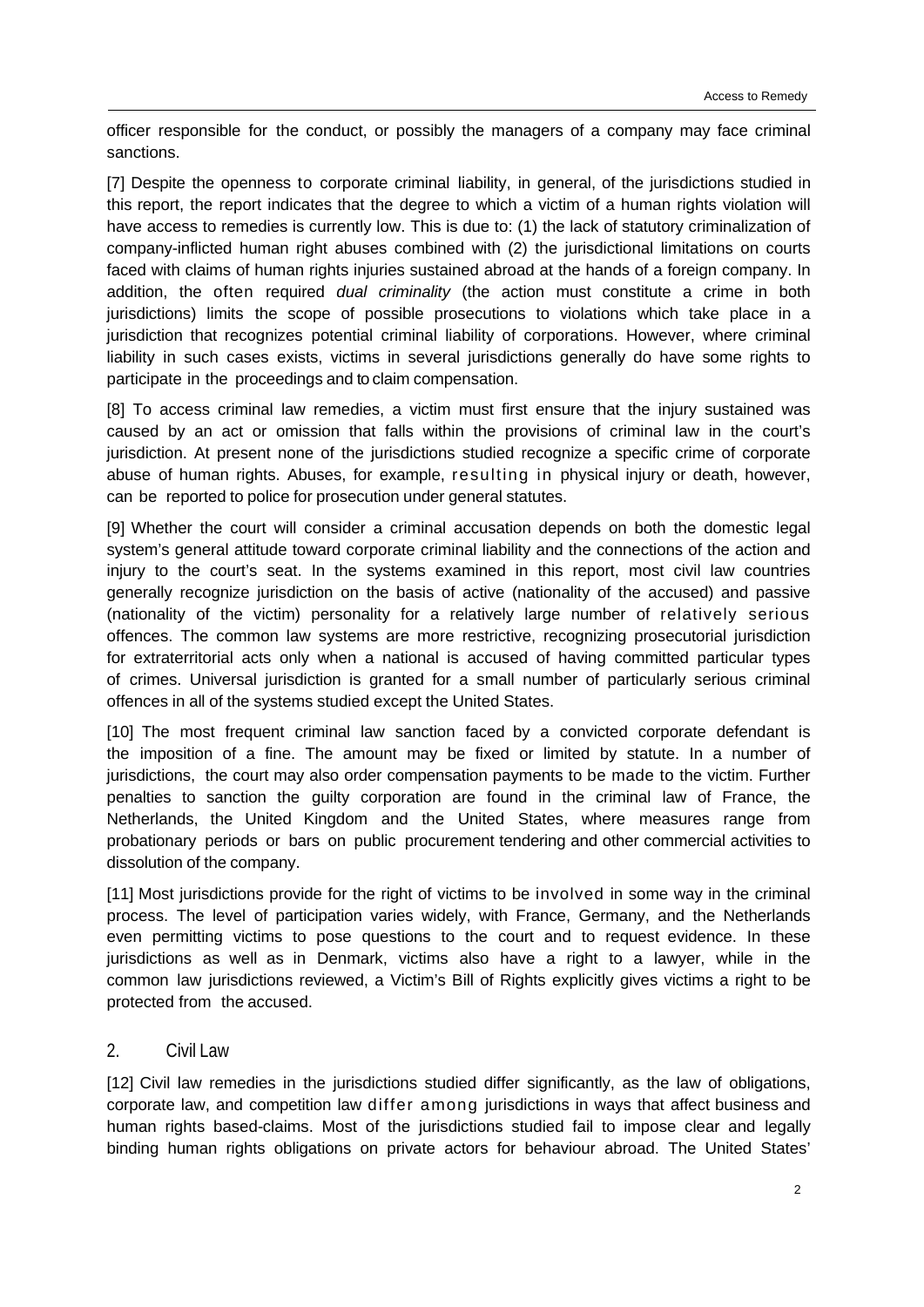Alien Torts Claims Act could provide a basis for such an obligation, but its availability to foreign victims of human rights abuses has been limited by the Supreme Court. The French National Assembly's February 2017 passage of a law requiring large companies to exercise human rights diligence concerning their own as well as their subsidiaries' foreign activities makes France a significant exception to the general absence of such a statute. It is too early, however, to know how effective this law will be in actually opening the system to victim redress.

[13] Nevertheless, even where specific legislative duties of corporations are lacking, civil claims victims may generally raise claims of abuses by companies on the basis of contract or tort law. The standing of victims to bring such claims is subject to the ordinary requirements for civil claims. This can be particularly difficult to overcome if the violation occurred outside the jurisdiction of the home state and if either the victim or the perpetrator is foreign.

[14] Beyond the question of whether the violation of the victim's rights occurred in the company's home jurisdiction – a fundamental requirement for applying the law of this jurisdiction – other basic questions to be answered include:

- $\bullet$  the extent to which a subsidiary as opposed to a branch of a home state company is potentially liable for its actions toward individuals in its jurisdiction of operation and, as a related question;
- whether the parent company can be liable by attribution.

[15] On the procedural level, the questions such as

- which party bears the burden of proof;
- the permitted scope of requests for evidence; and
- whether the statute of limitations still permits a claim of personal injury to be heard (as in a number of jurisdictions, the statute of limitations for such claims is only three or four years from the time of injury)

have a direct impact on plaintiff's likelihood not only of winning his or her case, but of being able to bring it at all.

[16] Finally, practical aspects of judicial processes may also hinder effective victim access to civil law remedies. These include access to representation, the availability of collective redress mechanisms as well as court and legal costs.

## 3. National Reports on Access to Judicial Remedies (Annex I)

[17] The Report contains an Annex with thorough coverage of the judicial remedies available to victims of business-inflicted human rights violations in Germany, France, Denmark, the United Kingdom, and the United States.

# II. NON-JUDICIAL REMEDIES

[18] Non-judicial remedies for human rights victims harmed by foreign companies are a separate source of possible action. This report examines four types of nationally based non-judicial remedies: National Contact Points, National Human Rights Institutions, Ombudspersons, and the development finance institutions.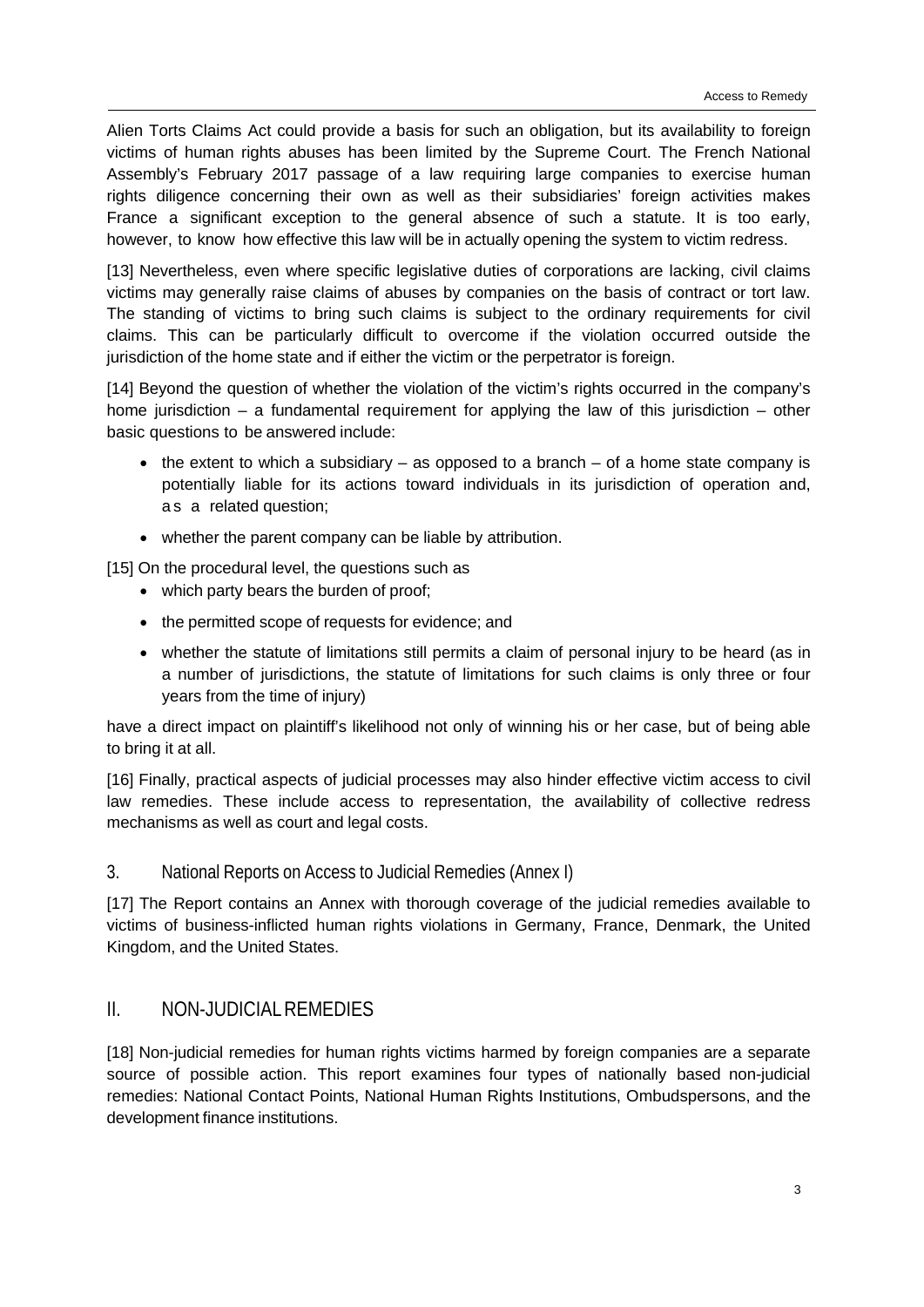## 1. National Contact Points

[19] National Contact Points (NCP) are bodies to whom complaints against multinational companies can be brought. Not necessarily solely state-based, the establishment of a NCP is a requirement of the Organization for Economic Cooperation and Development (OECD) Guidelines for Multinational Enterprises for every member state. As a result, NCP have the advantage of permitting complaints concerning corporate actions occurring in any of the member states' territories.

[20] The wide discretion left to governments to organise their NCP, however, leaves little upon which one can generalise. From the institutional structures and financing to the procedures of the complaint mechanism, the extent of their investigatory powers, and the relief offered to victims, these bodies differ significantly from state to state. The most successful of the NCP are wellfunded, adequately staffed, and independent bodies that can investigate and mediate in ways that make their services easily accessible to those who have grievances against companies.

## 2. National Human Rights Institutions

[21] National Human Rights Institutions (NHRI) are a second form of state-based bodies that may offer non-judicial remedies to victims of corporate abuses. The role of a NHRI, as set out in the UN General Assembly's 1993 adoption of the *Principles relating to the Status of National Institutions* ("Paris Principles"), is to "promote and protect human rights" within the country by issuing "opinions, recommendations, proposals and reports", ensuring that domestic legislation is in harmony with international human rights law, encouraging the adoption of further international legal instruments, cooperating on national reports to human rights bodies, educating the public about human rights, and publicizing efforts to combat discrimination. Their principle tasks may include offering advice to victims of human rights violations about possible remedies, and may extend to investigating complaints, offering conciliation services, and making recommendations to authorities on legislation or administrative practices.

[22] The Paris Principles, like the UNGP, are open as to the formal structure of NHRI. However, these documents insist that the institutions are to be formally established entities composed of representatives from a variety of institutions and interests (academic, NGO, governmental, religious) and that they be independent from the government in structure and financing.

## 3. Ombudsperson Office

[23] As an additional remedial mechanism, states may establish an ombudsperson office to address grievances relating to business and human rights. Often utilized in institutions as a neutral instance through which complaints from one actor against another actor internal to the institution can be brought to the attention of hierarchically higher officers, a public office of an ombudsperson is generally established by the legislature or executive as a means to ensure governmental offices adhere to laws benefitting the public. The Report reveals that the role of ombudsperson offices in the investigated systems varies greatly in function and scope. While there were no examples of ombudspersons for business and human rights *per se*, there were several examples of ombudspersons for specific aspects of the business and human rights relationship – offices specifically established to focus on anti-discrimination, data protection, or the rights of children, for example, or offices that review the legality of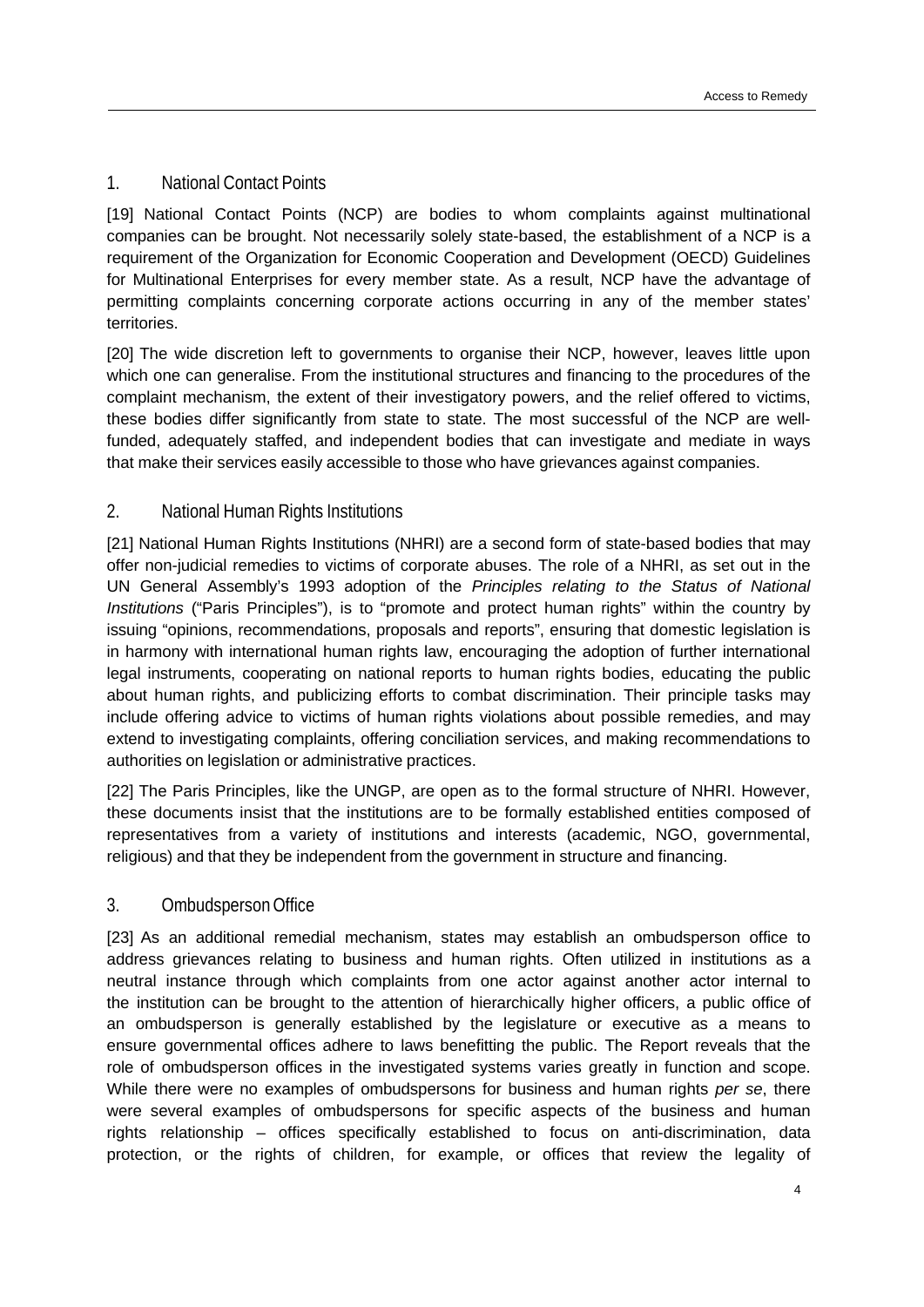administrative decision- making of public authorities.

[24] Whereas all ombudsperson offices can investigate complaints from individuals or groups, the competence to investigate violations *ex officio* is rare. Similarly, while the authority to issue recommendations to the violating governmental actor as to how to remedy its behaviour is common to most offices, some of the offices examined additionally have quasi-judicial powers to issue orders directing particular behaviour or the payment of fines. While the latter competences are the exception, the potential for offering an effective remedy to individuals whose human rights have been harmed by corporate acts exists, given adequate authority to investigate complaints against state agents and corporate actors and to respond decisively.

[25] For the business and human rights field, further development of ombudsperson offices will require considering the expansion of the subject-matter scope of these offices (to cover more human rights), broadening the targets of complaints (to include actions of private actors), and clarifying the offices' competence to address violations of human rights that occur extraterritorially.

## 4. Export Finance Institutions and Development Finance Institutions

[26] The final state-based non-judicial remedy mechanisms studied are those related to public financial instruments, in particular export credit agencies and national ("bilateral") development finance agencies. Export credit agencies (ECA) are institutions offering export transaction based private enterprises funds or insurance coverage to engage in export activities abroad. Whereas many ECA provide direct lending some are more constrained and provide only insurance cover ("pure cover"). For the latter, the export transaction is completed, once the insurance contract is terminated. By helping reduce the financial risks of doing business, ECA financing can indirectly support economic growth in developing countries. Moreover, it may motivate companies to do business in geographic areas that would otherwise involve a substantial (and therefore unacceptable from an economic perspective) degree of uncertainty.

[27] Development Finance Institutions (DFI) are government-backed institutions that invest in private-sector projects in low- and middle-income countries. DFI are generally structured as bilateral organizations that seek to invest in commercially sustainable projects often along private investors.

[28] The UNGP suggest that states require any funding directed to businesses' foreign activities under ECA or development agencies to be made conditional on the recipient company's carrying out human rights due diligence where appropriate. By offering their own grievance mechanisms, financing agencies can provide remedies for victims within a broader system of remedy in line with UNGP 25. In addition, such mechanisms can enhance their due diligence procedures.

[29] The comparative report shows that non-judicial remedy mechanisms are not yet widely found in the ECA frameworks of the reviewed countries, with the exception of the United States. However, there are such mechanisms in Canada and several other jurisdictions not within the scope of the study. Given the lack of in-depth experience with such mechanisms, questions as to the most effective way to ensure access to remedies remain open.

[30] Most of the bilateral DIF reviewed contain grievance mechanisms. The report indicates no standard model of mechanism, with some being internal to the financing institution and others b e in a independent.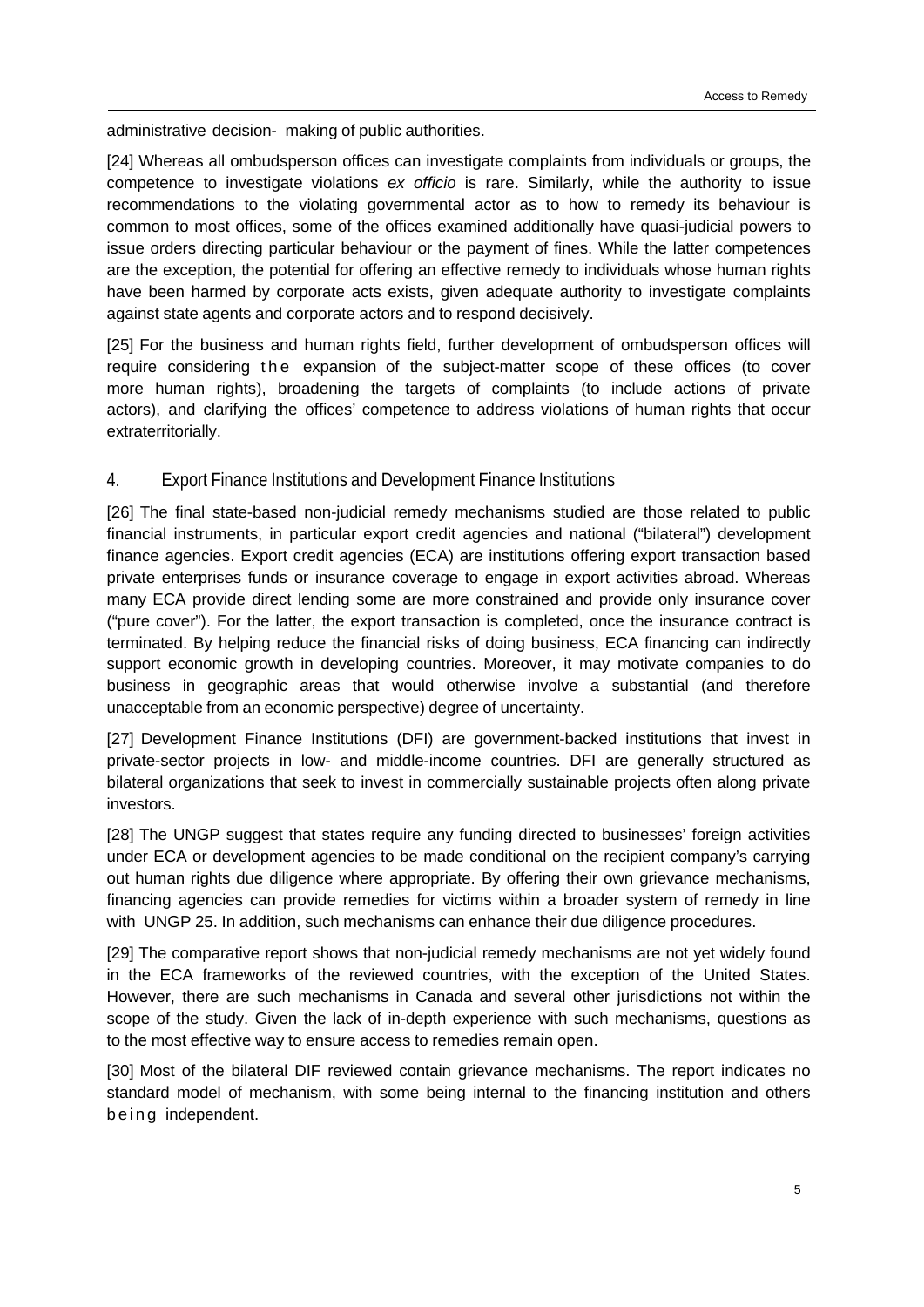## III. INTERNATIONAL TRENDS AND RECOMMENDATIONS

## 1. Important International Drivers

[31] This report identifies not a uniform trend but important drivers at the international level to foster the implementation of the access to remedy pillar in the UNGP. The general international consensus to improve victims' access to remedy is *inter alia* reflected in the Access to Remedy Project initiated by the Human Rights Council, the EU funded project on Removal of Barriers to Access to Justice, and the recent G20 leaders' declaration of July 2017 announcing their support for access to remedy and non-judicial mechanisms such as the NCP system.

[32] Against this general background, states' approaches to access to remedies are highly diverse both within Switzerland and across Europe and North America. The study shows that the extent to which the examined systems refer to and fulfill the requirements of the UNGP varies substantively and procedurally. As a result, there is not a uniform trend throughout all systems but rather a number of elements which can be identified as potential drivers for future developments of state-based remedy mechanisms:

- 1. *Existing non-judicial mechanisms* are gaining importance for resolving businessrelated human rights grievances. In this regard, the number of human rights related cases brought before National Contact Points for the OECD Guidelines on Multinational Enterprises has increased significantly since 2011.
- 2. *Existing judicial mechanisms* are increasingly used by victims and civil society organisations to test the ground for holding companies accountable, both for their own actions as well as for the actions of their subsidiaries abroad. The resulting questions have so far only been addressed by a few countries, often with differing approaches and often only in specific contexts, such as business operations in conflict-affected areas.
- 3. None of the legal regimes explored in this study provides a clear answer on the *legal interplay between judicial and non-judicial remedies*. Given the increasing number of non-judicial procedures, there have been very different approaches as to their implications for, or even reliance on, judicial proceedings. In the absence of an international trend, a number of practical questions in this context need to be addressed such as confidentiality or the possibility of waiver or temporary stay of judicial proceedings.
- 2. Switzerland's position in the international context

#### 2.1. Judicial Remedies

[33] In the area of *judicial remedies*, the 2016 Report of the OHCHR offers "Guidance to improve corporate accountability and access to judicial remedy for business-related human rights abuse" (Guidance). The Guidance distinguishes between enforcement of public law offences and private law claims. It provides a framework that allows for contextualizing the access to remedy framework in the two areas.

[34] With regard to corporate *criminal liability*, Swiss criminal law provides for criminal corporate liability, although either restricted to cases where an individual cannot be held responsible due to "organizational failure" (a concept which remains relatively unclear) or limited to specific offences (mainly bribery-related and financial offences). Therefore, Swiss criminal law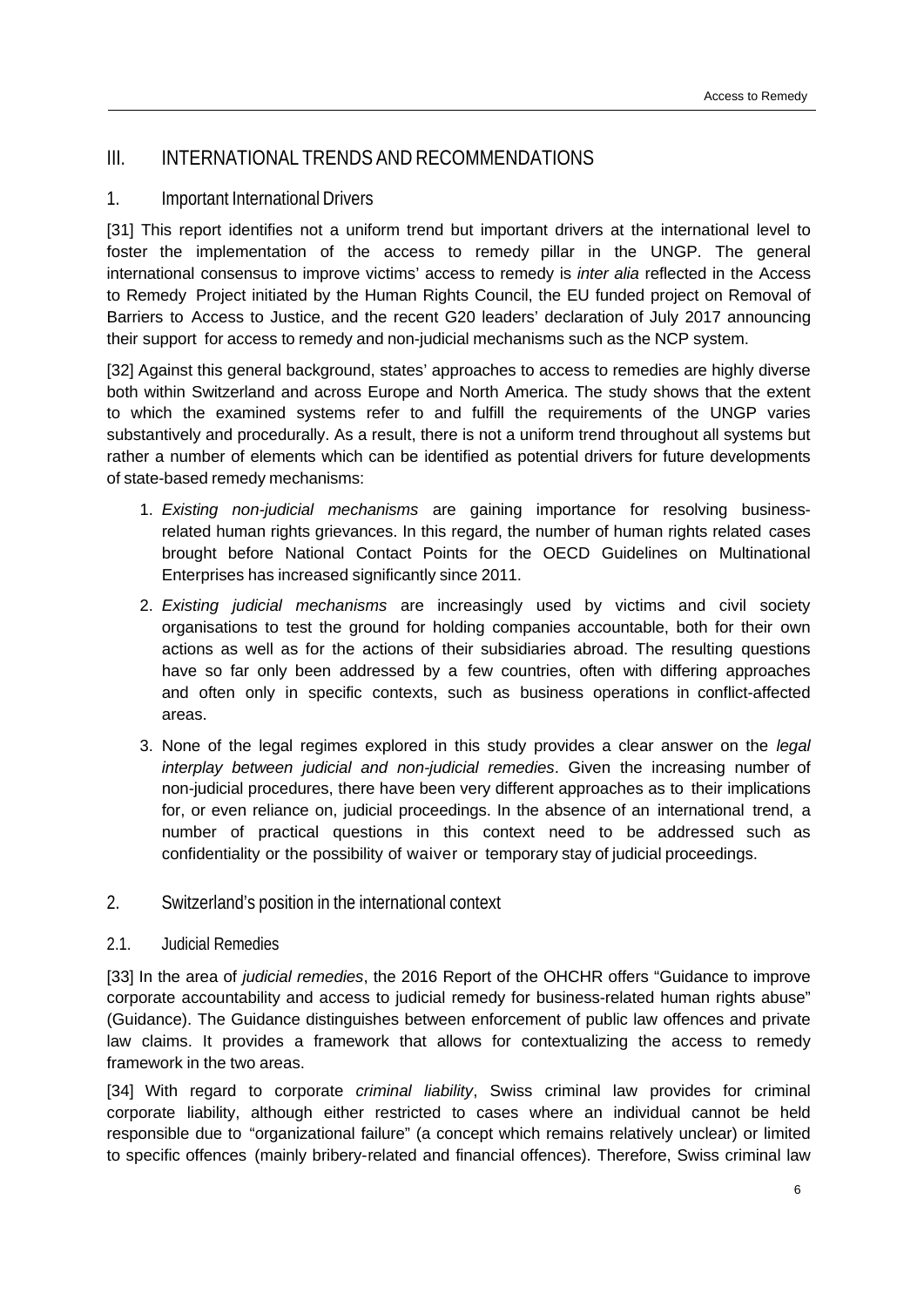will not necessarily include all grave human rights abuses. While the uncertainties and limitations of Swiss corporate criminal law are common features of corporate criminal liability in many jurisdictions, this does not protect it from falling short of features provided for in the OHCHR Guidance (that can be found in some jurisdictions).

[35] Other factors mentioned in the Guidance, such as responsibility for supply chains or group operations, are generally not addressed explicitly in most legal frameworks under review. French law provides an exception to this. Swiss criminal law follows the more common pattern, as, under the current legal framework, there is no primary liability for acts of subsidiaries.

[36] Another feature of criminal liability is the possibility for the *victim to participate in proceedings*. According to the OHCHR Guidance, criminal sanctions should allow for an "effective remedy for the relevant loss" (Policy Objective 11), and the victim should be consulted. There are various international instruments that require considerable protection of the victim's interests. From a comparative perspective, there are substantially different approaches to offering victims the possibility of taking part in criminal proceedings. From an international comparative viewpoint, Swiss law generally provides a high degree of victims' participation and protection, though victims' assistance is limited for foreign victims of criminal acts committed abroad.

[37] For *jurisdiction and applicable law* – a key issue in cross-border cases – there are relatively few differences within the European context. In all jurisdictions under review, there will generally be jurisdiction against parent companies domiciled within a state. This is also the case under Swiss law. It will, however, be more difficult to find jurisdiction over subsidiaries domiciled within the state. For companies not domiciled within a state, additional fora are (i) the place where a tort was committed (such as, arguably, decisions taken), (ii) a forum resulting from joinder of actions, or, in some jurisdictions (including Switzerland), (iii) a forum of necessity that could be construed to include cases of grave human rights violations. More notably, Switzerland does not have mechanisms that would allow a court to refrain from exercising its jurisdiction *(forum non conveniens)*, as common law jurisdictions generally have. As to applicable law, there is a general rule (valid also in Switzerland) dictating application of the law of the place where the "tortious act" was committed, so the law of the home state of the corporation will generally only apply to acts (including possibly decisions taken) in Switzerland. Many jurisdictions also allow application of the law of the forum if imperative reasons of public policy *(ordre public)* so require. Swiss law is in line with international trends in this respect, too, although there is considerable uncertainty concerning whether courts would construe the exceptional clauses in this way.

[38] In the field of *corporate and tort law*, it should be noted that the jurisdictions under review generally do not comply with the basic principle of the OHCHR Guidance of establishing clear rules when it comes to liability for acts of subsidiaries in the area of business and human rights. With the exception of recent statutory due diligence obligations introduced in some jurisdictions and often limited to specific issues (conflict minerals, child labour), the cases decided by several courts leave the result of any particular future case uncertain. While the current Swiss legal framework is arguably clear and restrictive, it remains possible (as cases in other jurisdictions have shown) that test cases will be brought before Swiss courts to explore the limits of the current legal framework.

[39] With regard to *burden of proof,* the Guidance refrains from giving precise indications, referring only to the need to strike an appropriate balance. The comparative analysis shows a trend in some jurisdictions such as the Netherlands or France (though not in all), to reverse or slightly adjust the burden of proof (in favour of the victim) in some relevant liability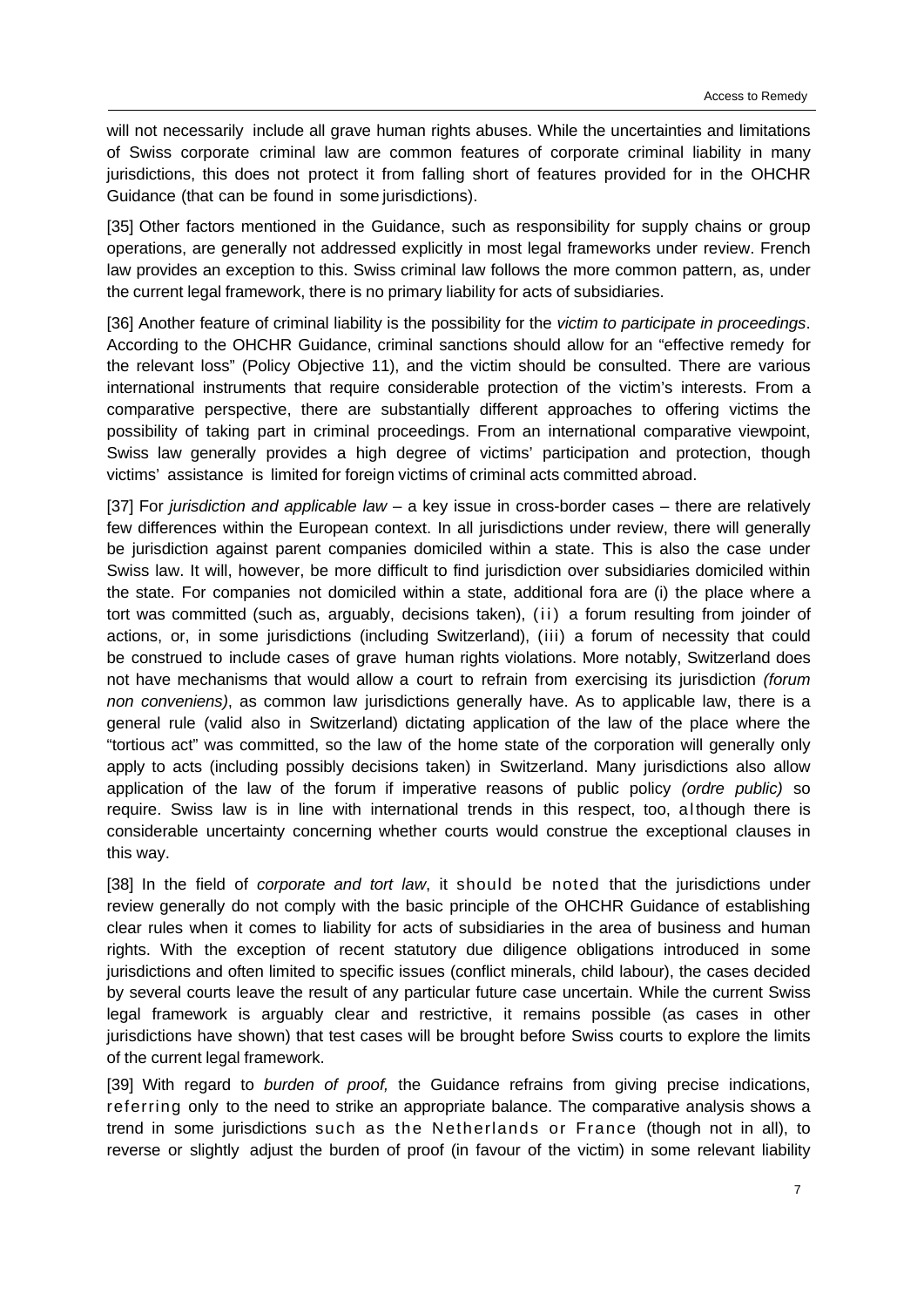cases. In Swiss law, there do not currently appear to be similar developments.

[40] The final element addressed in the Guidance is that of the *financial obstacles to private law claims*. According to Policy Objective 15, claimants should have access to diversified sources of litigation funding such as *pro bono* legal services, state funding in cases of hardship, and even collective redress mechanisms and private funding arrangements (including contingency fee arrangements). This is an area where the jurisdictions under review vary considerably. Some provide (mainly) state funding to litigants, others provide for contingency fee arrangements. Swiss law has mechanisms similar to many European jurisdictions but radically different from the ones in the United States. The only common trend in this area is an increasing willingness, also within continental European jurisdictions, to introduce mechanisms of collective redress. The European Union has adopted recommendations in this context. While Swiss law does not seem particularly reluctant, as compared to other jurisdictions, it is not particularly innovative, either. A proposed amendment of the CPC aims to reduce financial obstacles and introduce possibilities for mass claims. This would be in line with the current international trend.

#### 2.2. Non-judicial remedies

[41] In contrast to judicial remedies, the OHCHR has not yet published Guidance on non-judicial remedies but has been mandated by the Human Rights Council to conduct research on the subject. In this context, the OHCHR published a scoping paper in February 2017. It calls for coordinating non- judicial and judicial mechanisms with a view to offering a coherent framework for victims of corporate human rights abuses. The study identifies two key functions of non-judicial remedies: *complaint handling* and (alternative) *dispute resolution.* These key functions are complemented by a set of "other" important functions for providing effective access to remedy, such as preventative work, supervisory functions and regulatory analysis.

[42] Apart from the NCP, there is no state-based non-judicial mechanism in Switzerland specifically designed to address business-related human rights abuses. However, a variety of existing instruments can also be used in this context. Within the access to remedy framework, existing institutionalised non-judicial mechanisms in Switzerland serve different purposes:

- Ombudsperson offices may receive *individual and collective complaints* in areas defined by law or non-binding instruments related to existing law. Typically, ombudspersons in Switzerland can issue recommendations but not binding decisions.
- The Swiss NCP receives *complaints* and may offer mediation services. According to its mandate, it cannot provide for compensation.
- A third group of bodies in Switzerland, such as the Federal Commission against Racism, does not receive complaints but offers *consultation services* for victims. In addition, arbitration and conciliation bodies may receive complaints, offer mediation or arbitration and in some cases provide compensation or reconciliation.

[43] This variety of approaches, both with regard to purposes and institutional models, is not unique to Switzerland but can be found in all the reviewed jurisdictions. It raises questions about the coordination among the different mechanisms with regard to their functions and their integration into the broader legal system.

[44] Several states have launched initiatives in the context of their National Action Plans on Business and Human Rights (NAP) for better coordinating and/or enhancing access to nonjudicial remedies. The jurisdictions reviewed for this study, pursue different approaches in this regard with many focusing on the key role of the NCP in providing a remedy mechanism and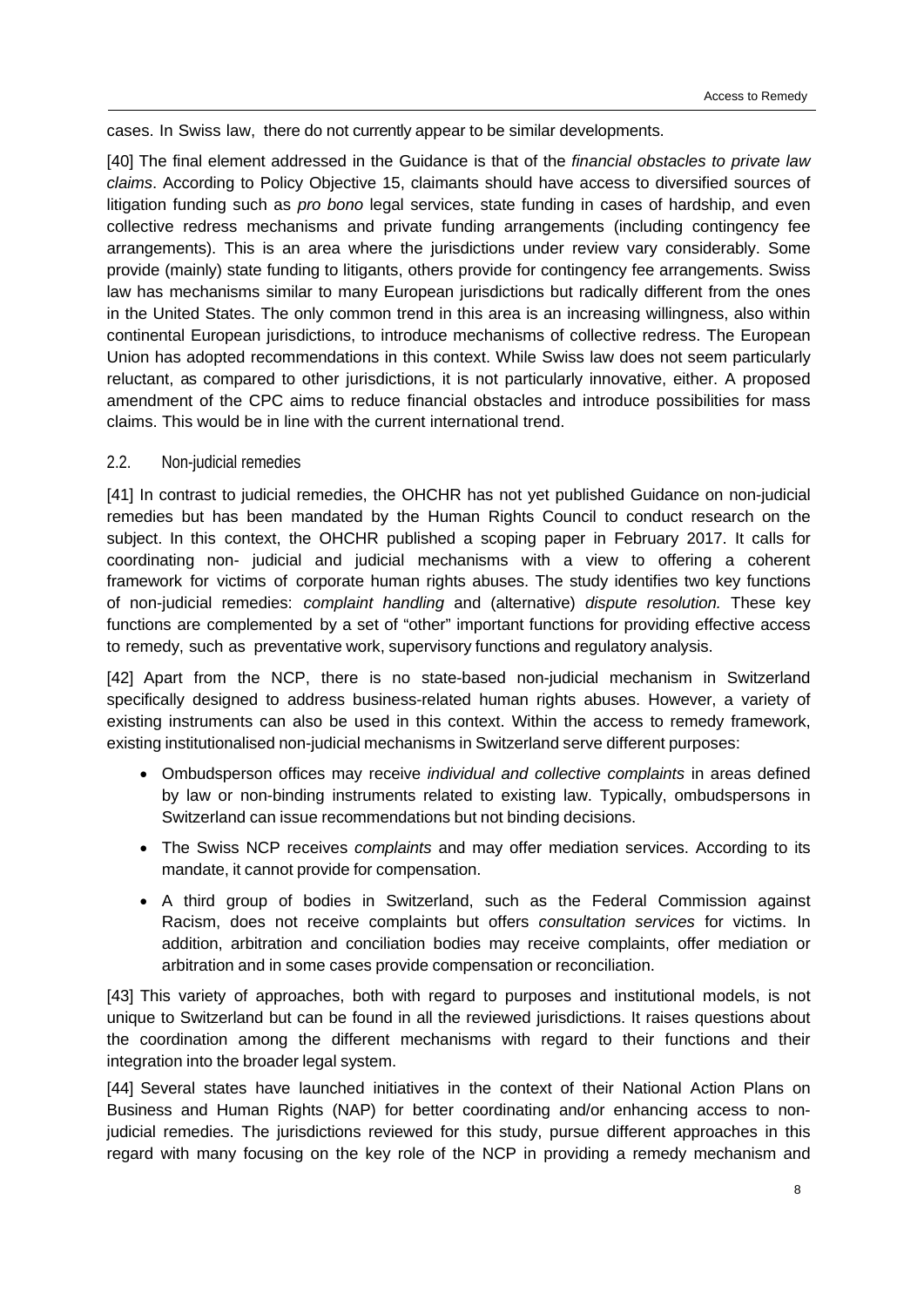others emphasizing the NHRI's mandate as a coordinating or even monitoring body.

[45] In line with other countries, the Swiss NAP mentions the key role of the NCP as a forum for mediation and the settling of disputes. With the proposal to examine the potential of representations abroad to serve as an easily accessible forum for supporting the settlement of disputes, the Swiss NAP could – depending on the outcome – cover new grounds. Unlike other countries, the Swiss NAP does not mention existing non-judicial mechanisms which are not specifically designed for addressing business-related human rights issues but could nevertheless be used for this purpose.

[46] Overall, with its current landscape of state-based non-judicial mechanisms Switzerland positions itself somewhat in the middle of the countries reviewed for this study, thus it is neither at the forefront nor lagging behind. This being said, distinctions may be made: With the NCP playing a very important and recognized role for settling and mediating disputes – and thereby being rather at the forefront than in the middle – the lack of available remedy or compensation measures has not yet received the same level of attention as in other countries or the OHCHR. Finally, like other countries, Switzerland has other less specific mechanisms which may be used for business-related human rights disputes.

## 3. Recommendations

#### 3.1. Need for Conceptualization

[47] The access to remedies system is currently highly under-conceptualized in Switzerland. This is not only true for Switzerland but as confirmed by the OHCHR's recent studies for other (compared) countries alike. While there are numerous state and non-state based non-judicial mechanisms for access to remedies in Switzerland, there is limited awareness of what these institutions do and how – if at all – they work together, e.g. how the results of non-judicial mechanisms play into judicial mechanisms. The link between non-judicial and judicial mechanisms needs to be clarified conceptually in order to avoid operational difficulties.

[48] The theory behind non-judicial access to remedy mechanisms should be investigated in order to set a foundation for a more unified approach to addressing human rights violations outside the courts. While the practical benefits of fostering non-judicial resolution of disputes are clear, the theoretical underpinnings of these mechanisms are not. Clarity would shed light on the extent to which these mechanisms do indeed foster more complete enjoyment of human rights by disadvantaged individuals.

#### 3.2. Policy Recommendations

[49] Before taking any further steps, a *political decision* needs to be taken on how Switzerland wants to position itself in the context of the described recent international developments and emerging trends. The current lack of clarity has different consequences: Open or unclear procedural or substantive provisions may incentivize the filing of pilot proceedings to test the system and trigger an interpretation by a court or the respective non-judicial mechanism. Such proceedings have been launched or are currently ongoing in several countries.

[50] From a legal perspective, Switzerland has three basic options, all of which come with advantages and disadvantages:

a) *Scenario (1)*: In a first scenario, Switzerland could opt for not taking any additional measures but *wait and see* how the identified trends and international developments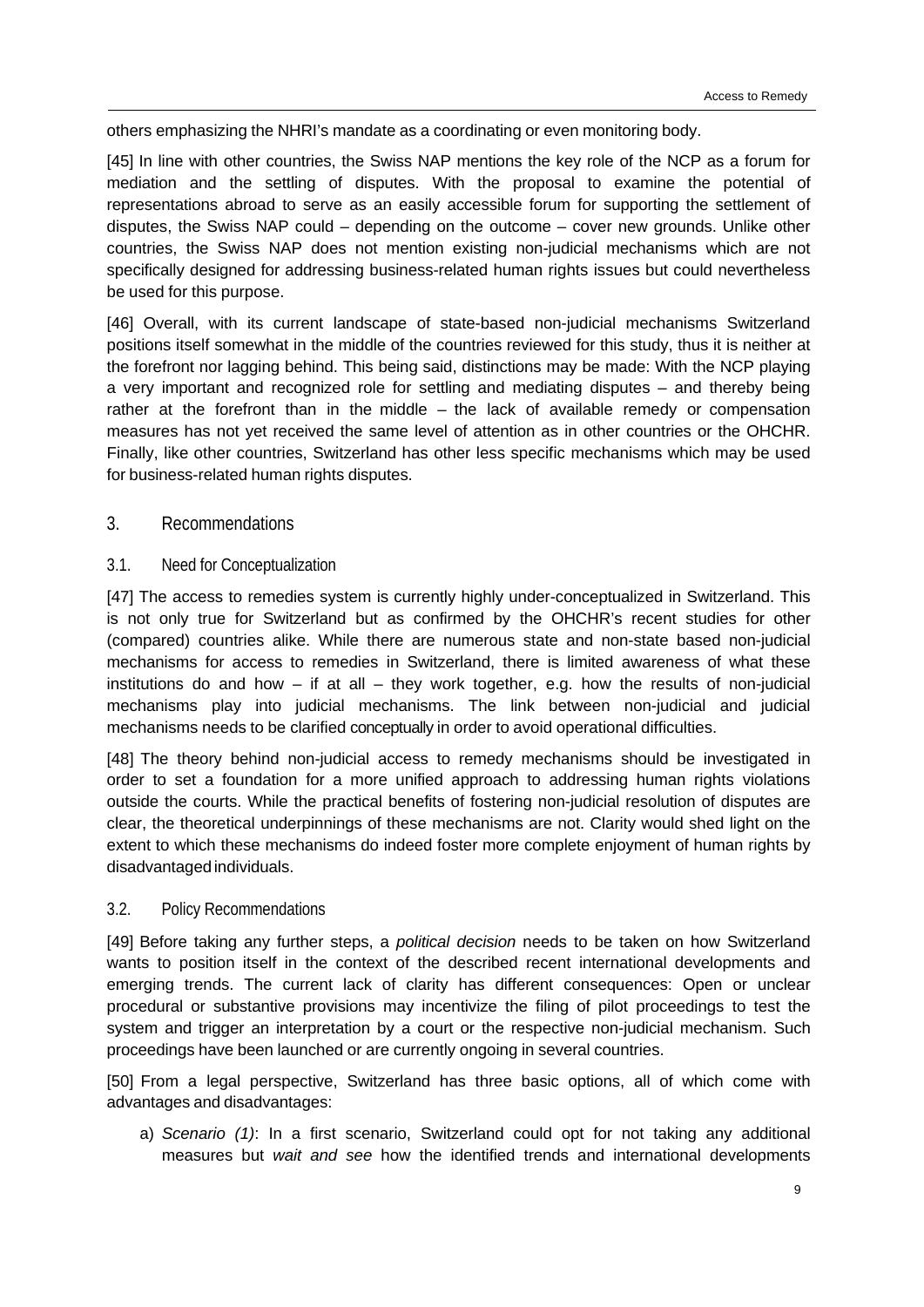manifest themselves and what their impact on Switzerland and Swiss companies will be. Overall, scenario (1) would be a *re-active* concept, rather than a pro-active or active approach as described in scenarios (2) and (3).

- b) *Scenario (2)*: In contrast to scenario (1), Switzerland could opt for being *at the forefront* by developing a comprehensive access to remedy framework, including both judicial and non-judicial remedies. With such a *pro-active* approach Switzerland would be among the pioneers should it opt for not only clarifying existing regulatory uncertainties but also for completing the existing fragmented access to remedy framework with the addition of an overarching concept and the missing elements for effective compensation and remedy.
- c) *Scenario (3)*: The third scenario which Switzerland may opt for is somewhere in the middle between scenarios (1) and (2) and can be described as an *active* approach. It would entail clarifying existing uncertainties and gaps to the extent that international developments and trends can be identified. It would be a dynamic, progressive approach by attempting to be in sync with international developments.

[51] Whether Switzerland opts for scenario (1), (2) or (3) is not, primarily, a legal issue but rather a political decision. This report presents the following recommendations for addressing some of the key issues identified in this study to improve access to remedy, their implications depending on the political scenario chosen by Switzerland:

- (1) The first suggestion is that Switzerland *increase the visibility* of its access to remedies mechanisms. Such a measure could be envisaged under all three scenarios.
- (2) Except for scenario (1), a broadly inclusive *multi-stakeholder dialogue* which includes not only representatives of business, government and civil society but also of existing remedy mechanisms, such as members of the judiciary, attorneys, the NCP, ombudspersons, could represent a good initial step towards obtaining a clearer picture of perceived obstacles for an effective and adequate access to remedy in line with the UNGP. Under scenario (2), it could serve as a basis for achieving agreement on potential next steps for complementing existing judicial and non-judicial remedy mechanisms with a view to implementing the third pillar of the UNGP. In scenario (3), such a dialogue could help identify relevant international developments and explore options for their implementation in Switzerland (binding, non- binding etc.).
- (3) With a view to coherence in the area of state-based non-judicial mechanisms, it would help to *unify or align the procedures of the state-based non-judicial mechanisms* more than they are currently. Under scenario (1) this recommendation would not go beyond the mapping of existing mechanisms as outlined in this study. In scenario (3), the mapping would first be complemented by a categorisation according to the criteria developed by the OHCHR. The next step in this scenario (3) would then be an analysis of whether international trends and developments call for adaptations. In scenario (2), the results of the mapping, the categorization and the analysis of the OHCHR's findings on international developments will serve as a basis for the development of a comprehensive framework for access to non- judicial remedies in Switzerland.
- (4) An alternative to establishing harmonized rules for the different non-judicial remedies would be to have a "*one-stop shop*" for complaints, from which the complainant would be directed to the most effective mechanism for the particular case. Under scenario (3), implementing this recommendation would entail providing a portal for accessing *existing*  mechanisms. In line with international developments, such a guiding – not a monitoring –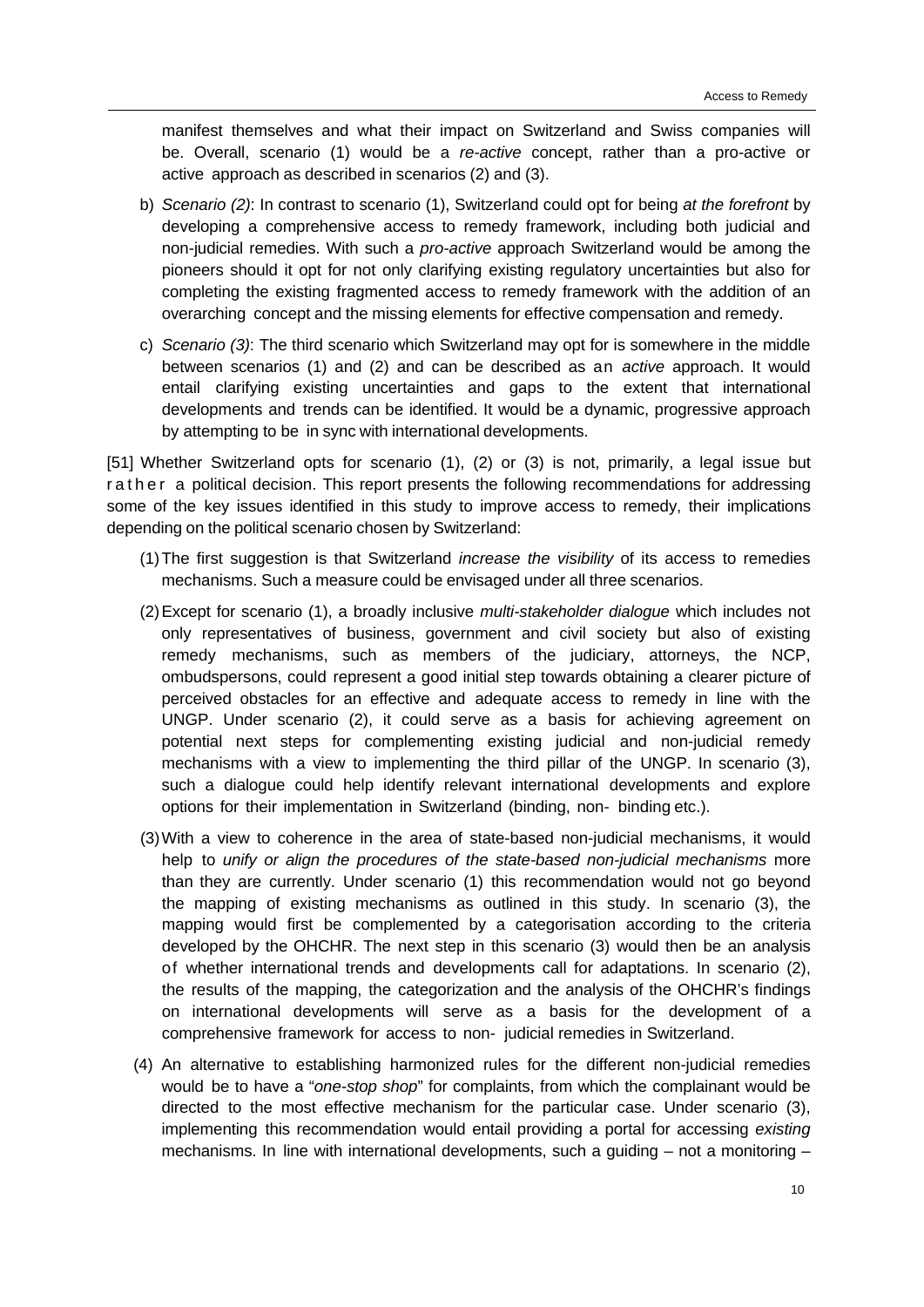function could, for example, be part of the mandate of a Swiss NHRI. In scenario (2), Switzerland could consider creating a new body or vesting an existing institution with the coordination of existing procedures. From a legal perspective, the key concern that existing mechanisms are not always visible for victims, would be addressed with the introduction of a guidance system.

- (5) Institutionally, the comparative analysis in this study shows that *National Human Rights Institutions* and *National Contact Points* are obvious potential platforms for improving access to remedy. At this stage, NHRIs are not commonly vested with a mandate to investigate business related human rights disputes. Strengthening the institutional framework for access to remedy in Switzerland could, under scenario (2), include entrusting a future Swiss National Human Rights Institution based on the Paris Principles with a mandate to provide human rights remediation and thereby go beyond what can currently be considered an international trend. Under scenario (3), Switzerland could consider strengthening its NCP by attributing additional staff positions and further clarifying the roles of the different actors (e.g. advisory council). This would permit the NCP to play a more active role, particularly with regard to promoting the OECD guidelines and thereby also the UNGP, and increase its visibility and transparency.
- (6) For judicial remedies, scenario (1) would leave it to the courts to clarify the criminal liability of Swiss-domiciled corporations with regard to their actions abroad and, to plaintiffs to explore how far courts are willing to go when assessing civil liability of corporations, especially with regard to the burden of proof. Under scenario (3), legislative intervention could clarify the notion of organizational failure in corporate criminal liability, potentially inspired by examples in Canada or the Netherlands. In addition, as intended by the recently proposed amendments to the CPC, Switzerland might introduce mechanisms of collective redress as other European jurisdictions have done. Such mechanisms could be generally applicable or specifically address victims of corporate human rights abuses.

Under scenario (2), an essential measure would consist in introducing clear obligations for corporations to monitor and mitigate the potential adverse human rights impact of their activities (including through subsidiaries) abroad (human rights due diligence). Corresponding tort provisions should make it clear that proof of appropriate human rights due diligence would lead to exoneration from liability. The French legislation adopted in 2017 would provide an example for such a measure. A more limited approach (though rather atypical for the Swiss regulatory tradition) would consist in adopting legislation only with regard to a specific issue (e.g. child labour). In addition to the changes in substantive law, scenario (2) might also entail a regulation of litigation funding, given the current limitations on legal aid.

(7) The Swiss Investment Fund for Emerging Markets (SIFEM) could be encouraged to further explore the potential of establishing or participating in mechanisms allowing victims to directly raise complaints about client projects by sharing experiences with DFI that already have such mechanisms. Under scenario (2) SIFEM could explore possible options to participate in the joint grievance mechanism currently established by FMO and DEG within the framework of EDFI association $1$ .

 $\frac{1}{1}$ 

Given the broad membership of EDFI on the one hand and the innovative concept of the new joint grievance mechanism, one could argue that Switzerland would position itself somewhere between scenarios (2) and (3).